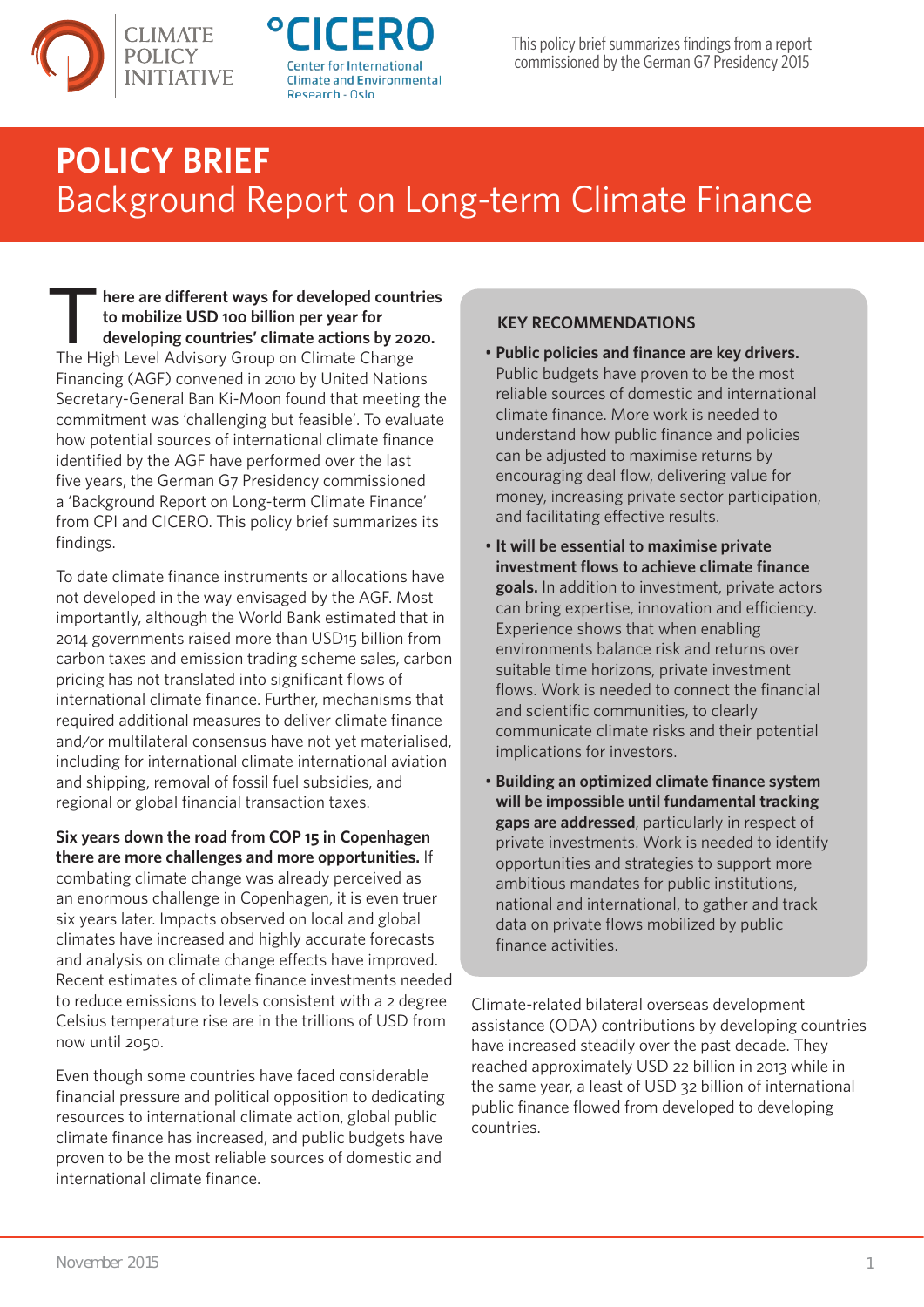## **The Climate Finance System**

**ACTORS** 

## **SOURCES**



*There are two principal sources of finance in the global climate finance system: public budgets and private capital. The centre column identifies the key actors whose decisions determine how public finance is delivered on the one hand, and how private capital is invested on the other. The right column shows main groups of instruments through which public actors channel finance to pay for public goods and services, close viability gaps (e.g. grants and loans), reduce costs and risks for private actors (e.g. insurance, guarantees), or into which public and private actors may invest (equity and debt).*

In October 2015, a report by the Organisation for Economic Co-operation and Development (OECD) in collaboration with Climate Policy Initiative made preliminary and partial estimates that climate finance reached USD 62 billion in 2014 and USD 52 billion in 2013, equivalent to an annual average over the two years of USD 57 billion. While this latest report builds upon new and existing methodologies to provide a robust estimate for the first time, it is important to note that there is still no international agreement on what counts as climate finance, or on what should count toward the USD 100 billion goal.

Total global climate finance —both domestic and international, and public and private— rose to at least USD 391 billion in 2014 (CPI 2015). However, the value of global consumer subsidies that governments paid

to support fossil fuel consumption (USD 490 billion) was three to four times the value of public support for renewable energy in the power sector (USD 112 billion) plus biofuels (USD 23 billion) (IEA 2015).

**INSTRUMENTS** 

Achieving the scale of investment needed requires a massive shift of capital from a high- to a lowcarbon economy. Significant coordination and strong government leadership is necessary to align policies, pricing signals, and financial instruments to steer financial flows within and across borders towards a lowcarbon and climate-resilient future.

In the last six years, some important opportunities have emerged across the global landscape that may help investors to achieve more value for money and encourage the reallocation of resources away from highcarbon, high climate risk investments.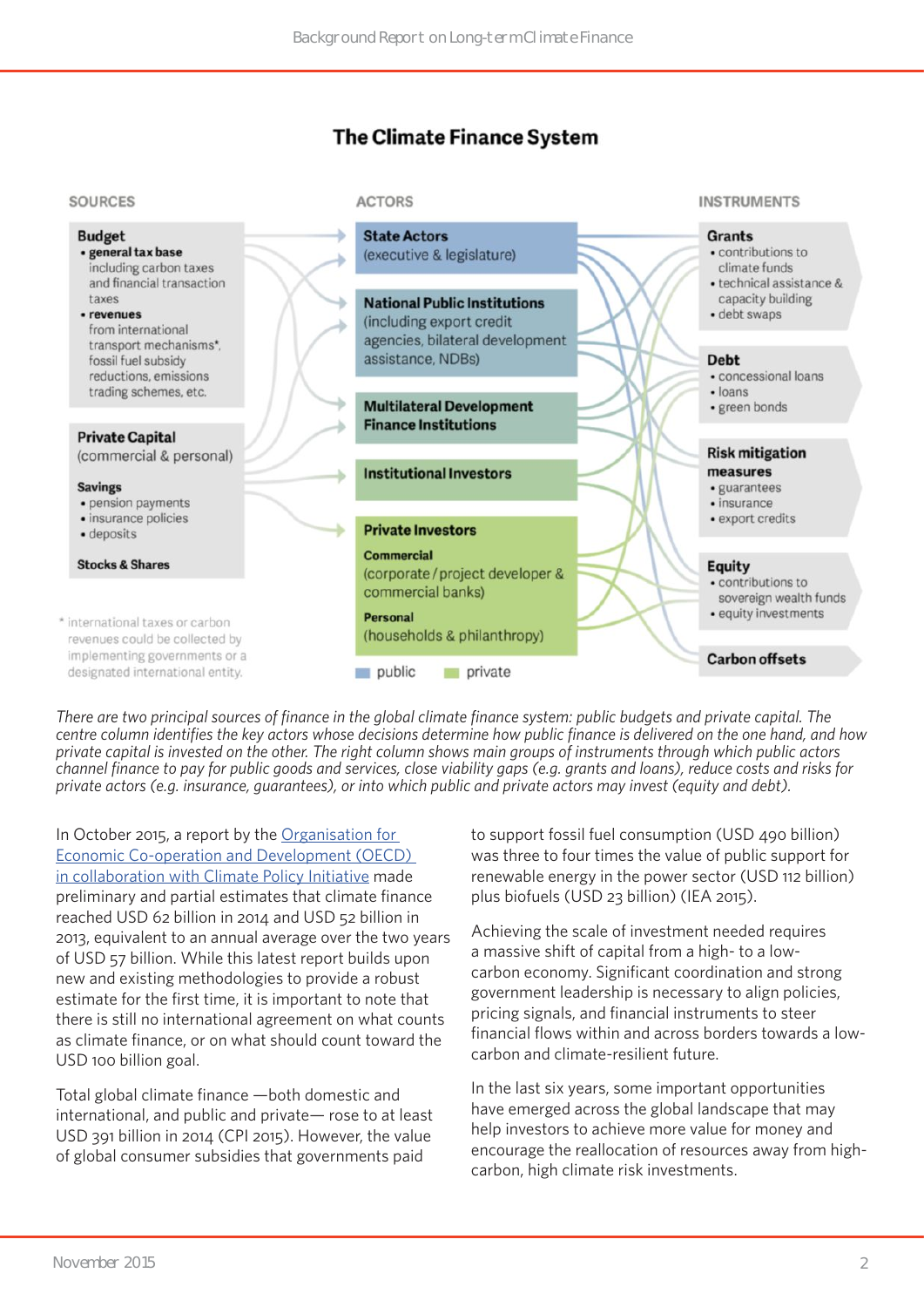Renewable energy costs have continued to fall, making some renewable technologies price-competitive with polluting alternatives. Oil prices too have dropped dramatically in the past year making fossil fuel sources less expensive, presenting a risk of backsliding if left unaddressed, and a once-in-a-generation opportunity for governments to level the carbon playing field by eliminating subsidies and pricing carbon without cost impacts to consumers.

**The key findings of this report** highlight where opportunities have emerged to better align the interests and interactions of public and private finance and actors in developed and developing countries, to deliver the USD 100 billion commitment as an early step toward transforming the global economy.

- 1. **Governments have a potent tool kit of policies, public institutions, and financial instruments that together can drive economic transformation at scale.** Government decisions can ensure these tools are deployed, even in variable political contexts, to balance costs and risks among different sources, actors and instruments. Public support has increased and proven to be reliable. Grant finance plays a catalytic role by supporting developing countries's efforts to establish the policies, frameworks, and institutional and technical capacities essential to shift public and private investments toward actions that tackle climate risks and build resilience.
- 2. **Private capital is the dominant global source of low-carbon and climate-resilient investment, but the full potential is still not realized as new financial systems and products to address credit, financial and liquidity risks still require improvement.** Outside of renewable energy finance, there are no precise quantitative estimates of global private investment that is helping to address climate change. Governments have the potential to close information gaps by requiring public institutions to collect and report information about private investments mobilized through public finance. Where private actors see opportunities to balance costs and risks, investment will follow. Mobilizing institutional investors and innovative new green financial products offer new avenues to scaling up climate finance. In 2013, institutional investors held an estimated USD 93 billion of assets in the OECD alone. Increasing awareness of

exposure to climate risk across their portfolios, divestment campaigns and increased use of 'green' or climate-aligned investment products, e.g. non-fossil indices and green bonds, has also facilitated more proactive climate strategies by investors.

- 3. **Enabling environments that offer predictable regulatory and economic frameworks help investors to plan future investments, and to manage costs and risks.** A transformation of the global economy from a high-carbon, high climate risk system to a low-carbon and climate-resilient one requires the redirection of trillions of dollars of public and private finance. There are many examples of mitigation policies and economic instruments that have been used to set price signals, targets, and provide public support to drive low-carbon investments. Adaptation polices lag behind but mainstreaming climate-resilience across development plans and investment portfolios presents multiple opportunities to achieve co-benefits and better value for money.
- 4. **National and international public institutions can play a pivotal role mobilizing public resources effectively.** Multilateral Development Banks (MDBs) are key actors and have committed USD 21.6 and 24.7 billion (mostly debt finance) toward global climate finance each year from 2011-2013. Bilateral agencies and Development Finance Institutions are also key actors, contributing USD 26-27 billion in 2013. Bilateral agencies have a substantial role in supporting adaptation activities (almost 50% of their total contributions in 2013 were grants targeting adaptation). Bilateral DFIs and MDBs also mobilise substantial amounts of private finance including by providing risk coverage, concessional and non-concessional lending, technical assistance, as well as by managing and implementing projects for climate funds. The emergent Green Climate Fund could play a catalytic role ensuring vulnerable countries' needs are met, as well as realigning incentives and finding new ways to mainstream climate risk mitigation, building on lessons from DFIs, Export Credit Agencies and National Development Banks.